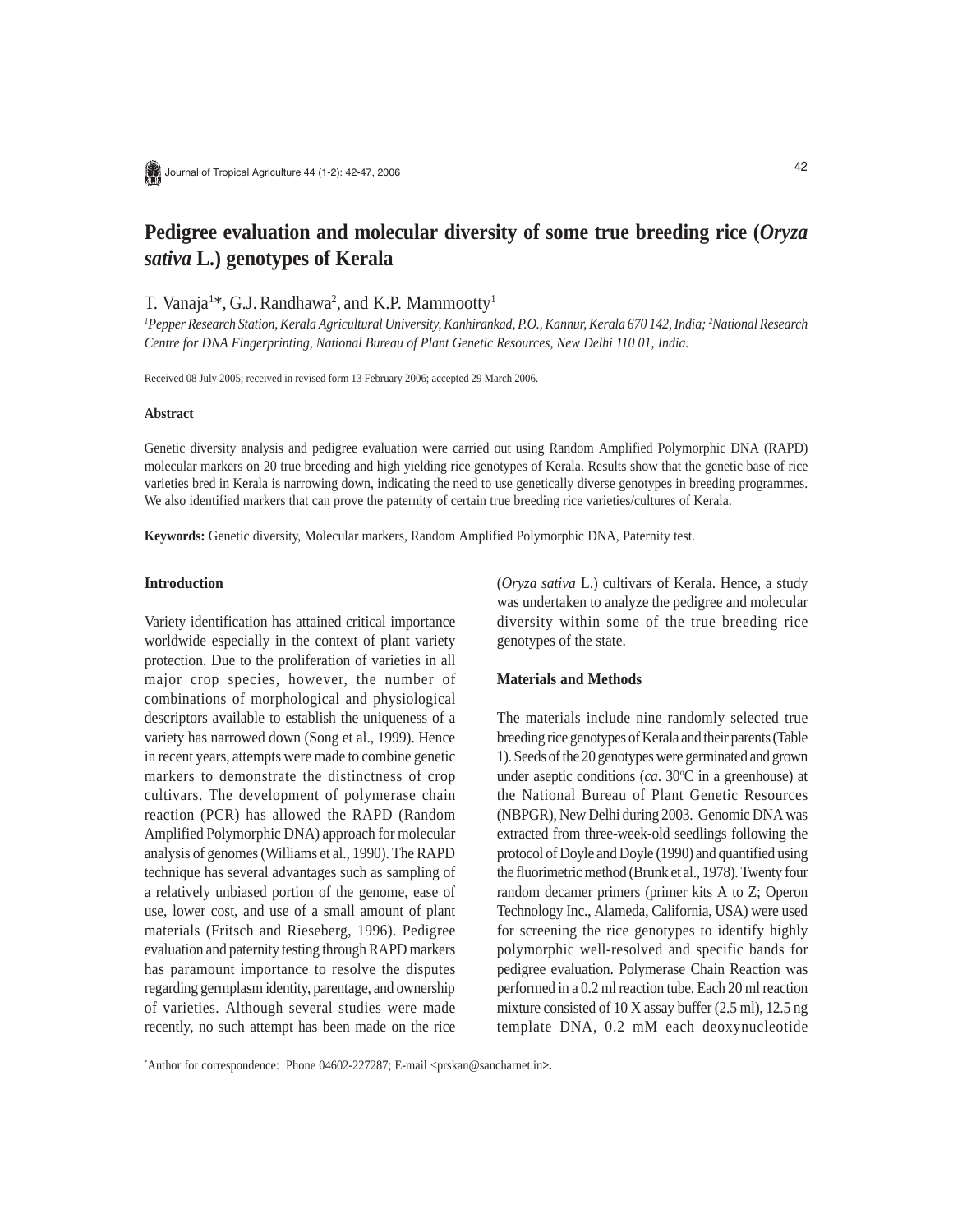T. Vanaja et al.

*Table 1.* Pedigree of the rice varieties used for the study.

| Name of varieties Pedigree |                                                 |
|----------------------------|-------------------------------------------------|
| Ptb $10$                   | Pure line selection from 'Thekkan cheera'       |
| 'Annapoorna'               | $T(N)/P$ tb 10                                  |
| Ptb $15$                   | Pure line selection from 'Kavungin poothala'    |
| 'Triveni'                  | 'Annapoorna'/Ptb 15                             |
| IR <sub>8</sub>            | Peta x Dee Geo Woogen                           |
| Pth $20$                   | Pure line selection from 'Vadakkan chitteni'    |
| 'Karthika'                 | 'Triveni'/IR 1539                               |
| 'Bhadra'                   | $IR_8$ / $Pth_2$                                |
| 'Jyothi'                   | Pth $10$ /IR $8$                                |
| 'Kairali'                  | IR $36$ Jyothi'                                 |
| 'Aiswarya'                 | 'Jyothi'/BR 51-46-1                             |
| 'Pavizham'                 | IR8/'Karivennel'                                |
| 'Kanchana'                 | IR36/'Pavizham'                                 |
| 'Aruna'                    | 'Jaya'/Ptb 33                                   |
| 'Remya'                    | 'Jaya'/ Ptb 33                                  |
| Culture 34                 | 'Karthika'/'Bhadra'                             |
| Culture 34 S               | 'Karthika'/'Bhadra'                             |
| <b>IR 36</b>               | IR1561-228//48*IR24/ <i>O. nivara///CR94-13</i> |
| Ptb 33                     | Pure line selection from 'Arikkirai'            |
| 'Jaya'                     | TN-1 x T-141                                    |

triphosphate (dNTP), 5mM of 10-mer primer, and 1.0 unit *Taq* polymerase. PCR reactions were performed in a Perkin Elmer 9600 Thermal Cycler programmed for 40 cycles of standardized cycling conditions. Amplified DNA products were separated on a 1.6% agarose gel, using 1X TAE buffer stained with ethidium bromide. The amplification products were visualized and photographed under UV light using Polaroid 667 film. The PCR products were scored as present (1) or absent (0) for each primer-genotype combination and used to compute the measures of genetic distance. The data were statistically analysed using NTSYS software (ver. 2.1; Rohlf, 1993). Pair-wise comparisons of samples were used to estimate Jaccard's similarity coefficient (*GS*):  $a/(n-d)$ , where  $a =$  number of positive coincidences,  $n=$ total sample size, and  $d=$  number of negative coincidences. Genetic distances (*GD*), between pairs of lines were estimated as *GD = 1–GS* and dendrograms generated using Jaccard's similarity coefficients (Unweighted Pair Group Method with arithmetic mean; Sneath and Sokal, 1973).

#### **Results and Discussion**

*Genetic diversity within some true breeding rice genotypes of Kerala* 

Twenty-four random primers used in the RAPD analysis of 20 true breeding varieties/cultures amplified 204 different reproducible amplicons (Table 2). The number of bands per primer ranged from 2 (OPU 02) to 15 (OPK 01), with an average of 8.5. The size of the amplified product varied from 0.25 to 6 Kb implying polymorphism among the cultivars. Out of the 204 bands scored, 104 bands (50.2%) were polymorphic and the rest monomorphic. Two largest number of polymorphic bands (11 and 10) were obtained with the primer OPB18 and OPB01 with an average of 5.2.

Similarity indices estimated based on all the 24 primers ranged from 0.74 to 0.95 with an average of 0.84 (Fig. 1). Similarity was generally high suggesting that the level of genetic diversity among the true breeding varieties/cultures is low, signifying a narrow genetic base of the breeding stock used. Indeed parents of most of the varieties/cultures evaluated in this study were previously released varieties and it suggests that future breeding programmes should focus on parents, which are genetically distant.



*Figure 1.* Dendrogram generated on 20 true breeding varieties/ cultures of rice based on 24 RAPD primers.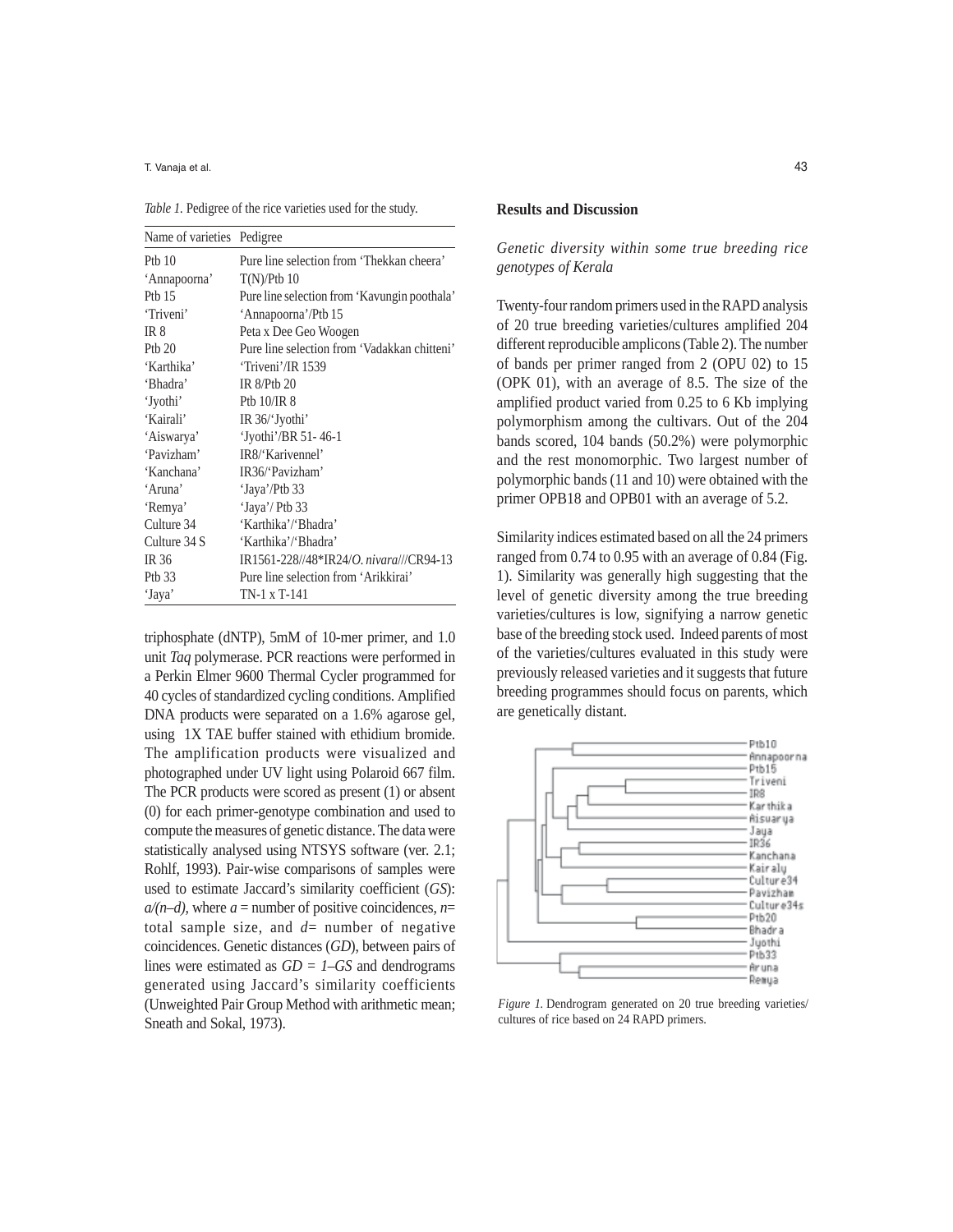| Name of primer    |             | Size range of band (bp) |                |              |
|-------------------|-------------|-------------------------|----------------|--------------|
|                   | Monomorphic | Polymorphic             | Total bands    |              |
| OPA <sub>01</sub> | 12          |                         | 12             | 300-2000     |
| OPA <sub>05</sub> | 5           |                         | 5              | 350-2500     |
| OPB <sub>01</sub> |             | 10                      | 11             | 400-1900     |
| OPB <sub>05</sub> |             | 5                       | 6              | 1100-3250    |
| OPB <sub>11</sub> |             |                         | 5              | 350-2000     |
| OPB <sub>18</sub> |             | 11                      | 13             | 750-4000     |
| OPC <sub>07</sub> | 3           |                         | 3              | 300-2000     |
| OPC <sub>12</sub> | 5           |                         | 6              | 750-1750     |
| OPC <sub>13</sub> | 11          |                         | 11             | 300-2000     |
| OPK <sub>01</sub> |             | 8                       | 15             | 310-6000     |
| <b>OPK 05</b>     |             |                         | 4              | 900-1500     |
| <b>OPK 14</b>     | 3           | 6                       | 9              | 575-4500     |
| OPM <sub>06</sub> |             | 5                       | 9              | 300-1900     |
| OPM <sub>13</sub> |             | 2                       | 9              | $400 - 1750$ |
| OPM <sub>15</sub> |             | 9                       | 14             | 250-3500     |
| OPN <sub>02</sub> |             | 2                       | 7              | 900-2000     |
| OPN <sub>05</sub> |             | 9                       | 11             | $600 - 2500$ |
| OPQ <sub>02</sub> |             |                         | 9              | 850-2500     |
| OPU <sub>02</sub> | 2           |                         | $\overline{c}$ | $450 - 1500$ |
| OPU <sub>11</sub> | 3           |                         | 10             | 375-2500     |
| OPU <sub>15</sub> | 3           | 9                       | 12             | 500-3000     |
| OPW 01            |             | 2                       | 6              | 375-2500     |
| OPX <sub>03</sub> |             |                         | 4              | 450-2000     |
| OPY <sub>01</sub> | 5           | 7                       | 12             | 300-2250     |

*Table 2.* Details of bands produced by 24 random primers with 20 true breeding varieties/cultures.

bp: base pair.

A comparison of the dendrogram (Fig. 1) further illustrates that varieties 'Remya' and 'Aruna' form a single group along with their male parent Ptb 33. This particular cluster is also distinct from other clusters with a similarity index of 78%. In this major cluster, however, Ptb 33 is sub-clustered separately from its progenies (similarity index: 86%). Previously Bansal et al. (1990) also reported that clustering pattern is influenced by the pedigree of the breeding lines. Nonetheless, Vanaja (1999) based on morphological characters, grouped 'Remya' and 'Aruna' in separate clusters. This lack of agreement between molecular clustering and morphological clustering patterns may be due to the differential genotype-environment interactions. Thus, both morphological and molecular clustering should be considered while grouping genotypes.

Among the 20 true breeding rice genotypes presently evaluated, maximum genetic distance was observed between varieties such as 'Remya' and 'Annapoorna' (0.26), followed by 'Remya' and 'Kairali', and 'Remya' and 'Aiswarya'. These varieties can, therefore, be selected as parents in recombination breeding.

## *Pedigree evaluation*

Out of the 24 primers used for screening, four primers *viz.*, OPB 01, OPB 18, OPY 01 and OPM 15 showed high polymorphism (Figs 2–5), and these were used for pedigree evaluation. Details of the markers revealing the paternity of certain true breeding rice genotypes of Kerala are given in Table 3.

In the DNA fingerprint profile using the random primer OPB 01 (Fig. 2 ), it is seen that the prominent amplicon of size 900 bp of Culture 34 and Culture 34S is present in the male parent 'Bhadra' and not in the female parent 'Karthika'. Similarly, the prominent amplicon of size 700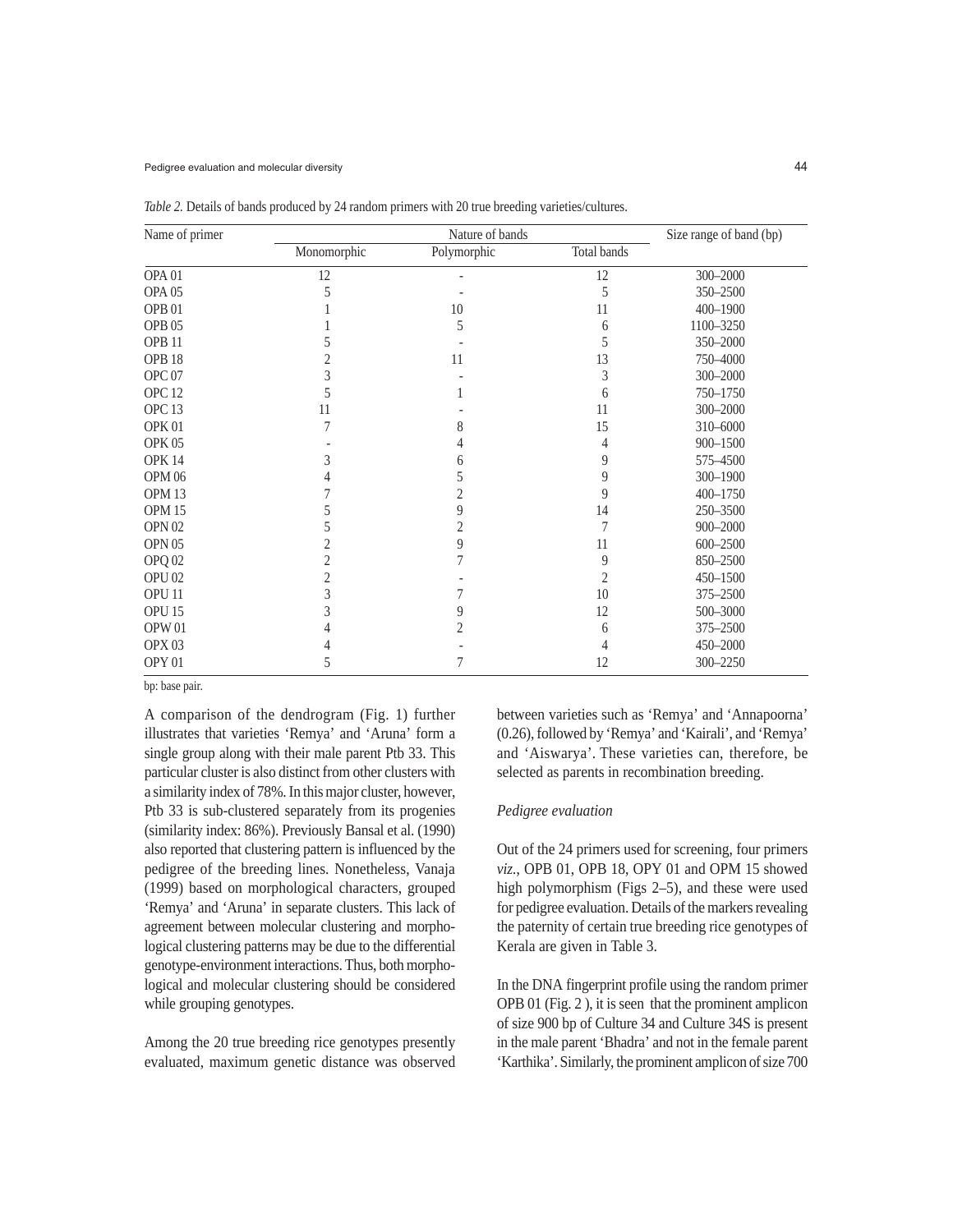T. Vanaja et al.

| Name of genotypes           | Pedigree              | Parent marker                       |                                     |  |
|-----------------------------|-----------------------|-------------------------------------|-------------------------------------|--|
|                             |                       | Male                                | Female                              |  |
| 'Jyothi'                    | Ptb 10/IR 8           | OPB $01_{500}$                      | OPB $01_{900}$                      |  |
|                             |                       | OPB $18_{1300}$                     | OPB $18_{900}$                      |  |
|                             |                       | OPM $15_{1250}$                     | OPM $15_{\scriptstyle{1000}}$       |  |
| 'Triveni'                   | 'Annapoorna'/Ptb 15   | OPB $18_{1400}$                     | OPB $18_{1000}$                     |  |
|                             |                       | OPY $01_{\scriptscriptstyle 800}$   | OPY $01_{1300}$                     |  |
|                             |                       | OPM $15_{1250}$                     | OPM $15_{\scriptscriptstyle{1000}}$ |  |
| 'Aruna' and 'Remya'         | 'Jaya'/Ptb 33         | OPB $01_{\scriptscriptstyle{1000}}$ |                                     |  |
|                             |                       | OPY $01_{\scriptscriptstyle{1000}}$ |                                     |  |
| 'Bhadra'                    | IR 8/Ptb 20           | OPB $18_{\scriptscriptstyle{1750}}$ | OPB $18_{1400}$                     |  |
|                             |                       | OPB $18_{1000}$                     |                                     |  |
| 'Kairali'                   | IR 36/'Jyothi'        | OPB $01_{\scriptscriptstyle{1200}}$ |                                     |  |
|                             |                       | OPB $01_{900}$                      |                                     |  |
|                             |                       | OPB $01_{750}$                      |                                     |  |
| 'Kanchana'                  | IR36/'Pavizham'       | OPB $01_{\scriptscriptstyle{1900}}$ |                                     |  |
|                             |                       | OPB $01_{1500}$                     |                                     |  |
|                             |                       | OPB $01_{900}$                      |                                     |  |
|                             |                       | OPB $18_{2000}$                     |                                     |  |
| Culture 34 and Culture 34 S | 'Karthika' x 'Bhadra' | OPB $01_{\scriptscriptstyle 900}$   | OPB $01_{700}$                      |  |
|                             |                       |                                     | OPB $18_{1250}$                     |  |
|                             |                       |                                     | OPB $18_{750}$                      |  |
|                             |                       |                                     |                                     |  |
|                             |                       |                                     | OPY $01_{\scriptscriptstyle{1300}}$ |  |

|  | Table 3. Markers revealing the paternity of certain true breeding rice genotypes of Kerala. |  |  |  |
|--|---------------------------------------------------------------------------------------------|--|--|--|
|  |                                                                                             |  |  |  |

Culture 34 S: Segregant from Culture 34.

bp of Culture 34 was present in the female parent 'Karthika', but not in the male parent ('Bhadra'). Prominent bands of 1250 bp length and 750 bp (OPB

18; Fig. 3) and amplicon of size 1300 bp (OPY 01; Fig. 4) of the female parent 'Karthika' were also absent in Cultures 34 and 34S. The genetic difference between



Fig. 2. Pedigree evaluation by random primer OPB 01.

these cultures is obvious from the difference in the amplicon intensity of size 2000 bp and the absence of the amplicons of size1000 bp and 2250 bp in Culture 34S, which however, were present in Culture 34. In the DNA profile of the random primer OPM 15 (Fig. 5), the advance generation cultures (Culture 34 and Culture 34S) share a common amplicon of size 1000 bp with their female parent 'Karthika', which is absent in the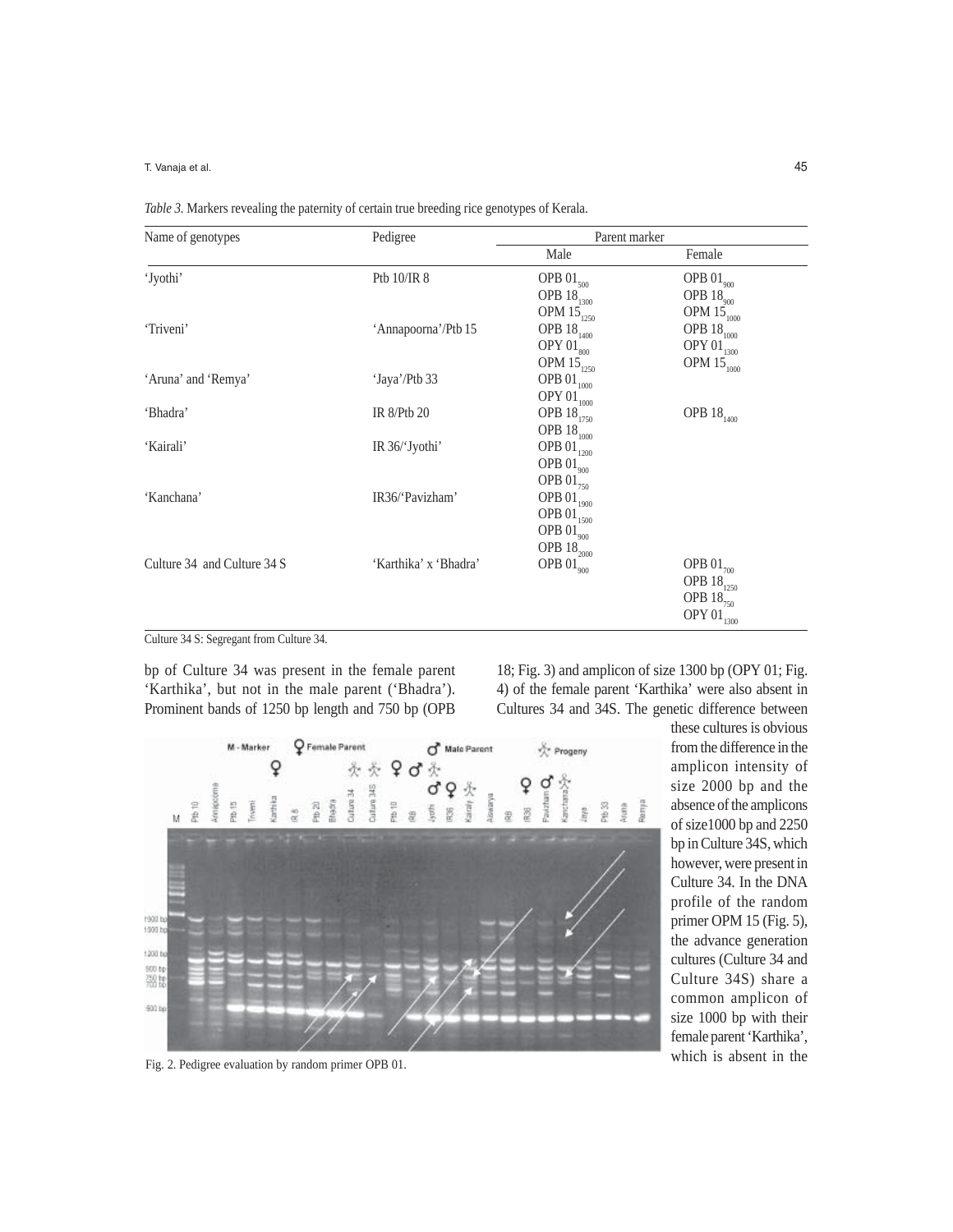

Fig. 3. Pedigree evaluation by random primer OPB 18.



Fig. 4. Pedigree evaluation by random primer OPY 01.

male parent 'Bhadra'. All these molecular evidences confirm the parentage and recombinant nature of Culture 34 and Culture 34S.

We also used the DNA profiles to confirm the parentage of popular rice varieties of Kerala such as 'Jyothi', 'Kanchana', 'Triveni', 'Bhadra', 'Remya', and 'Aurna'. For 'Jyothi', the last prominent amplicon of 500 bp (Fig. 2) and the prominent amplicon of size 1400 bp (Fig. 3) are from its male parent (IR 8), while the amplicon of size 900 bp is derived from its female parent (Ptb 10). Similarly, the amplicons of size 1250 bp and 950 bp present in 'Jyothi' were derived from its male parent IR 8 and the female parent Ptb 10 respectively. For 'Kanchana', the 900, 1500, 1900, and 2000 bp amplicons in the DNA profile were from its male parent 'Pavizham' and these were absent in the female parent IR 36. As regards to 'Triveni', the DNA profiles of the primer OPB 18 (Fig. 3), OPY 01 (Fig. 4), and OPM 15 (Fig. 5) suggest that the amplicons of size 1250 and 1400 bp were from the male parent (Ptb 15) and the amplicons of size 1000 and 1300 bp were from the female parent ('Annapoorna'). The last bright amplicon (800 bp) of 'Triveni' is exclusively from the male parent. As seen from Fig. 3, the two DNA amplicons 1750 bp and 1000 bp present in 'Bhadra' are from its male parent (Ptb 20), which are absent in the female parent (IR8). However, the amplicon of 1400 bp length of 'Bhadra' was from the female parent. Likewise, the amplicons of size 1250 bp and 1750 bp of 'Bhadra' are from its female (IR 8) and male (Ptb 20) parents respectively (Fig. 5). The

amplicon of size 1000bp of 'Remya' and 'Aruna' was from their male parent (Ptb 33), which was absent in the female parent 'Jaya' (Fig. 4). Similarly, the amplicons of size 1200 bp, 900bp and 750bp in the lane of 'Kairali' were from the male parent 'Jyothi' (Fig. 2).

In summary, the genetic base of rice varieties of Kerala is narrowing down. Similar deductions were made earlier too based on morphological markers. However, the present results provide a molecular basis for such a conclusion. These results also tell the breeders to use